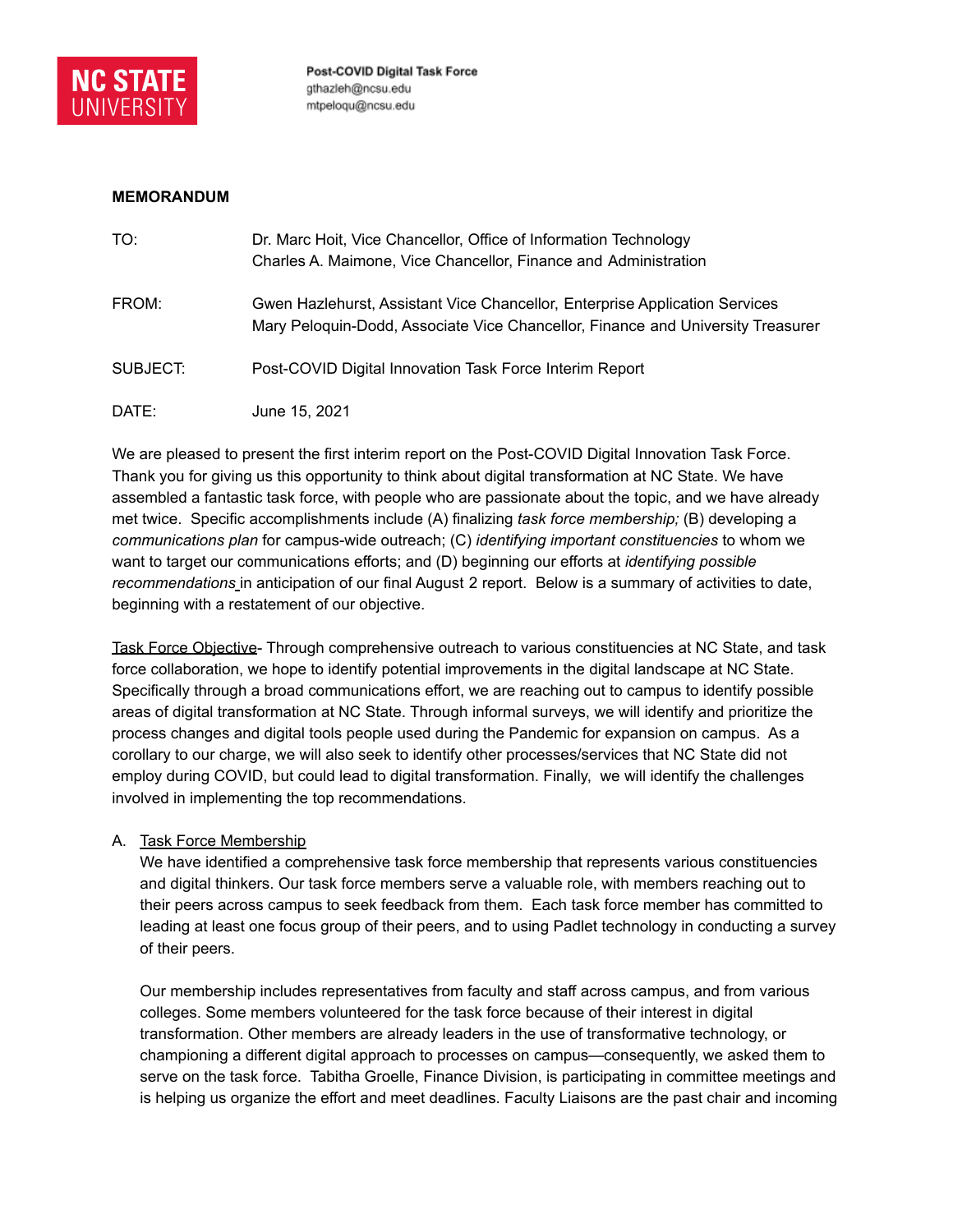chair of the Faculty Senate: Hans Kellner and RaJade M. Berry James, who have agreed to facilitate communications with the Faculty Senate.

We, the task force, have already met twice, and we have one-hour meetings scheduled until August 2 (the final report due date). Here is our membership:

# Task Force Members

- 1. Gwen Hazlehurst, Co-Chair
- 2. Mary Peloquin-Dodd, Co-Chair
- 3. Richard Berlin, Associate Vice Chancellor, Campus Enterprises
- 4. Richard Bonnano, Director of NC State Extension, Associate Dean, CALs
- 5. Dianne Dunning, Associate Dean, Advancement, College of Veterinary Medicine, Faculty
- 6. Shawn Dunning, Assistant Dean for Finance and Operations, Wilson College of Textiles
- 7. Sharon Loosman, Director, Procurement and Business Services
- 8. Maggie Merry, Assistant Dean of Finance and Administration, PCOM
- 9. Ron Reed, Senior Director, Financial, Research Admin and Advancement Systems
- 10. Jill Sexton, Associate Director for the Digital Library

## B. Communications Plan

A comprehensive communications strategy is essential for the success of the task force, and completing a communications plan was one of our first tasks. We organized the team around the ability to communicate with each other first. Therefore, we tackled the following tasks:

- 1. We created a Google Shared Drive Digital Transformation Task Force, for all task force members. We use a weekly agenda format, accessible to all task force members.
- 2. We created an email address Digital Digital *Digital-transformation@ncsu.edu* to answer questions and solicit feedback.
- 3. We created a Google Group group-digital-transformation-task-force@ncsu.edu
- 4. Marc Hoit shared a Padlet survey with members of the campus IT community and we shared the results of that survey with the task force. The task force will continue to use the Padlet technology for additional surveys.
- 5. We assigned various survey groups to task force members, provided a template transmittal email and created Padlet surveys for task force members to distribute, as needed, to the assigned groups.
- 6. Task force members will ask the following questions:
	- i. What process transformations were made during the pandemic that should be kept/enhanced/expanded, including local solutions that could be leveraged across campus?
	- ii. What other processes/services could be significantly improved by moving to digital or what tools should be investigated to aid in transformations?
	- iii. What challenges exist in transforming our processes (PRRs, time to train, etc.)?